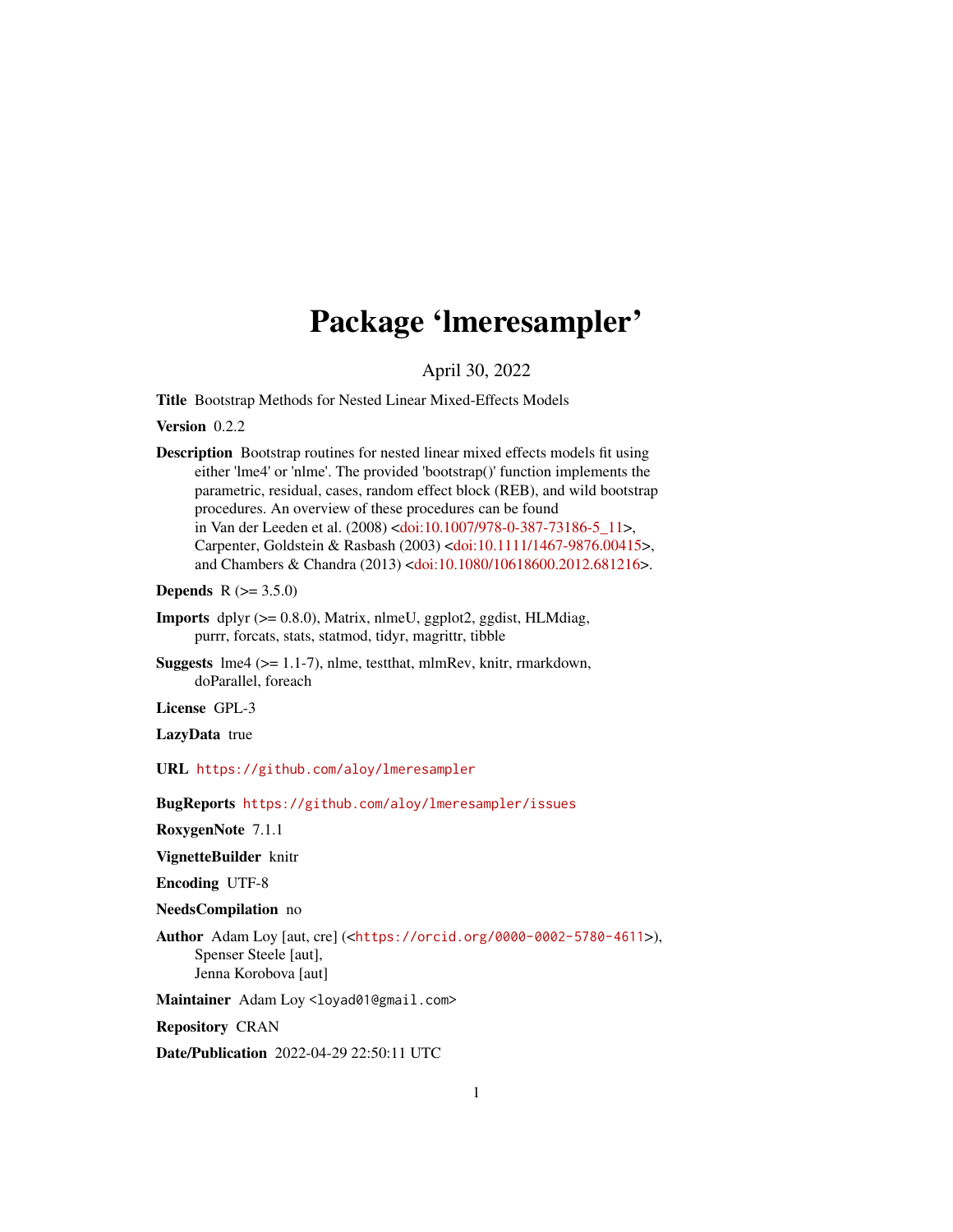# <span id="page-1-0"></span>R topics documented:

| Index |  |
|-------|--|

bootstrap.merMod *Bootstrap Nested Linear Mixed-Effects Models*

# <span id="page-1-1"></span>Description

Perform various bootstrap process for nested linear mixed effects (LMEs) models including: parametric, residual, cases, wild, and REB bootstraps.

```
## S3 method for class 'merMod'
bootstrap(
 model,
  .f = extract_parameters,
  type,
 B,
  resample,
  reb_type,
 hccme,
  aux.dist,
 orig_data = NULL,
  .refit = TRUE
\lambda## S3 method for class 'lme'
bootstrap(
```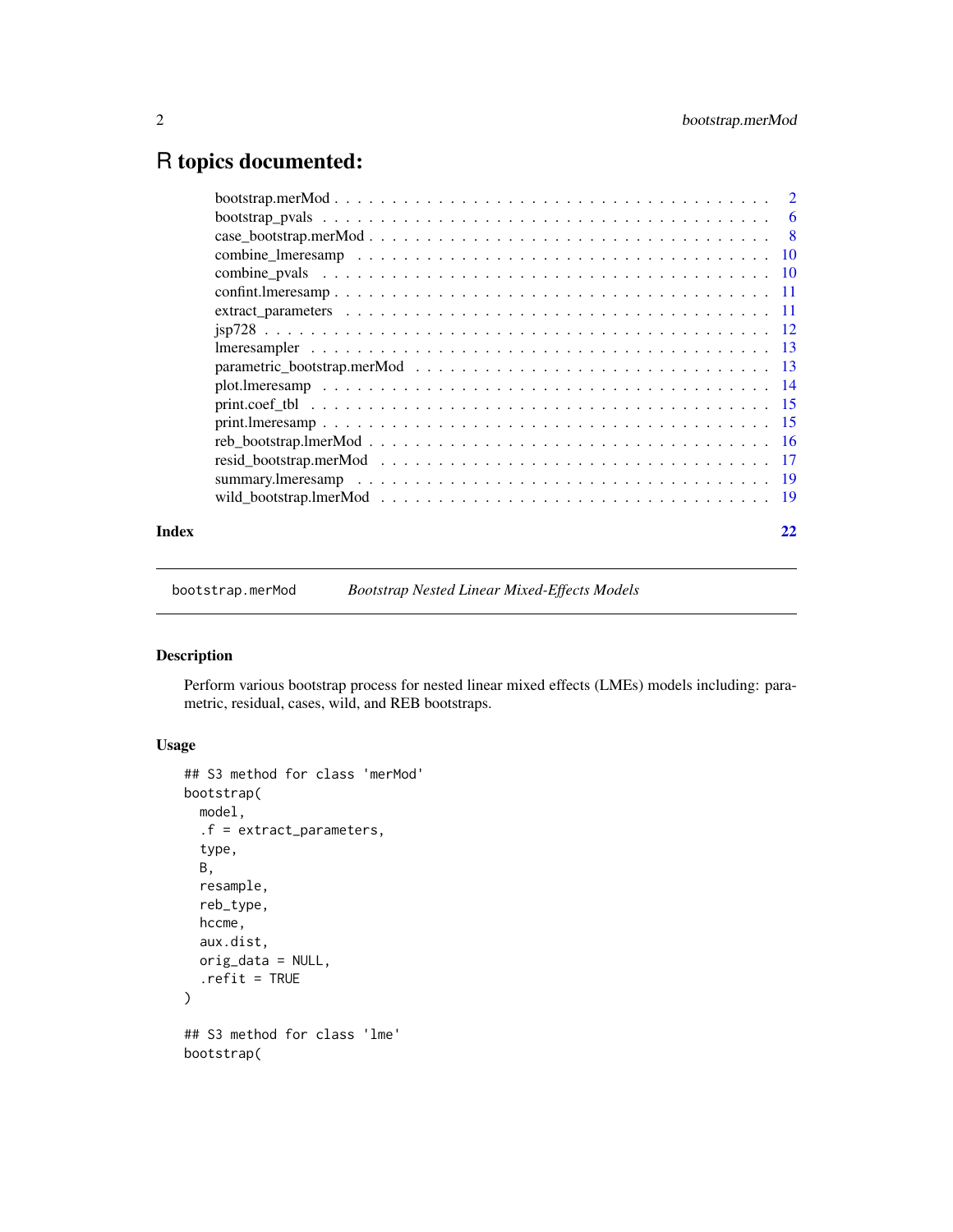# bootstrap.merMod 3

```
model,
  .f = extract_parameters,
 type,
 B,
 resample,
 reb_type,
 hccme,
 aux.dist,
 orig_data = NULL,
  .refit = TRUE
\mathcal{L}bootstrap(
 model,
  .f,
  type,
 B,
 resample = NULL,
 reb_type = NULL,
 hccme = NULL,aux.dist = NULL,orig_data = NULL,
  .refit = TRUE\mathcal{L}
```
# Arguments

| model     | The model object you wish to bootstrap.                                                                                                                                                                                                                                                                                                        |
|-----------|------------------------------------------------------------------------------------------------------------------------------------------------------------------------------------------------------------------------------------------------------------------------------------------------------------------------------------------------|
| $\cdot$ f | A function returning the statistic(s) of interest.                                                                                                                                                                                                                                                                                             |
| type      | A character string indicating the type of bootstrap that is being requested. Possi-<br>ble values are "parametric", "residual", "case", "wild", or "reb" (random<br>effect block bootstrap).                                                                                                                                                   |
| B         | The number of bootstrap resamples.                                                                                                                                                                                                                                                                                                             |
| resample  | A logical vector specifying whether each level of the model should be resampled<br>in the cases bootstrap. The levels should be specified from the highest level<br>(largest cluster) of the hierarchy to the lowest (observation-level); for example<br>for students within a school, specify the school level first, then the student level. |
| reb_type  | Specification of what random effect block bootstrap version to implement. Pos-<br>sible values are $\theta$ , 1 or 2.                                                                                                                                                                                                                          |
| hccme     | either "hc2" or "hc3", indicating which heteroscedasticity consistent covariance<br>matrix estimator to use.                                                                                                                                                                                                                                   |
| aux.dist  | one of "mammen", "rademacher", "norm", "webb", or "gamma" indicating which<br>auxiliary distribution to draw the errors from                                                                                                                                                                                                                   |
| orig_data | the original data frame. This should be specified if variables are transformed<br>within the formula for glmer() or lmer() and the case bootstrap is used.                                                                                                                                                                                     |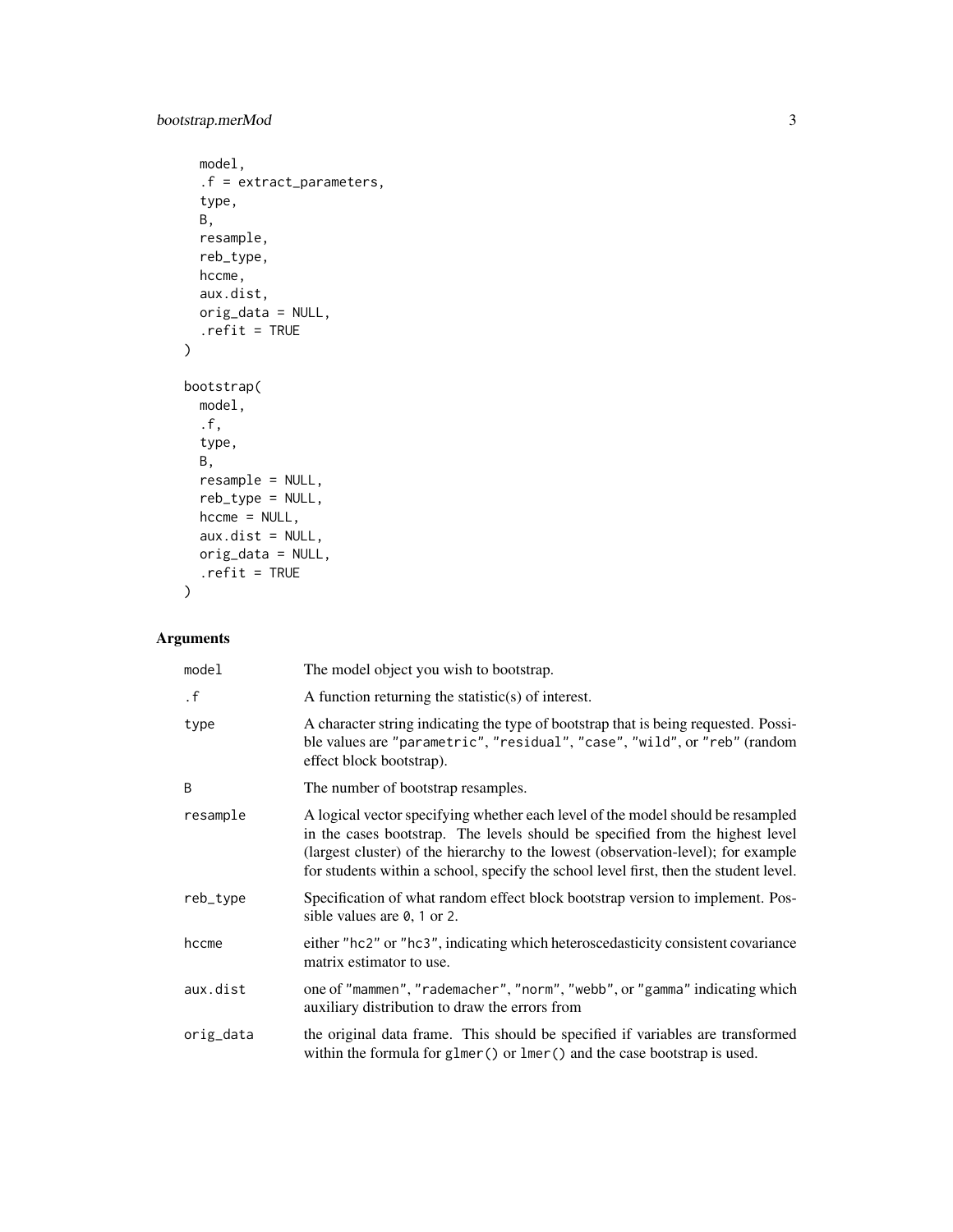.refit a logical value indicating whether the model should be refit to the bootstrap resample, or if the simulated bootstrap resample should be returned. Defaults to TRUE.

### Details

All of the below methods have been implemented for nested linear mixed-effects models fit by lmer (i.e., an lmerMod object) and lme (i.e., an lmerMod object). Details of the bootstrap procedures can be found in the help file for that specific function.

#### Value

The returned value is an object of class "lmeresamp". This is a list with the following elements:

- observed: the estimated values for the model parameters
- model: the fitted model object
- .f: the function call
- replicates: a  $B \times p$  data frame of bootstrap values for each of the p model parameters,
- stats: a tibble containing the \loodeobserved, rep.mean (bootstrap mean), se (bootstrap standard error), and bias values for each model parameter,
- B: the number of bootstrap resamples performed
- data: the data with which the model was fit
- seed: a vector of randomly generated seeds that are used by the bootstrap
- type: the type of bootstrap executed
- call: the call to bootstrap() that the user
- message: a list of length B giving any messages generated during refitting. An entry will be NULL if no message was generated.
- warning: a list of length B giving any warnings generated during refitting. An entry will be NULL if no message was generated.
- error: a list of length B giving any errors generated during refitting. An entry will be NULL if no message was generated.

#### References

Carpenter, J. R., Goldstein, H. and Rasbash, J. (2003) A novel bootstrap procedure for assessing the relationship between class size and achievement. *Journal of the Royal Statistical Society. Series C (Applied Statistics)*, 52, 431–443.

Chambers, R. and Chandra, H. (2013) A random effect block bootstrap for clustered data. *Journal of Computational and Graphical Statistics*, 22, 452–470.

Morris, J. S. (2002) The BLUPs are not "best" when it comes to bootstrapping. *Statistics and Probability Letters*, 56, 425–430.

Van der Leeden, R., Meijer, E. and Busing F. M. (2008) Resampling multilevel models. In J. de Leeuw and E. Meijer, editors, *Handbook of Multilevel Analysis*, pages 401–433. New York: Springer.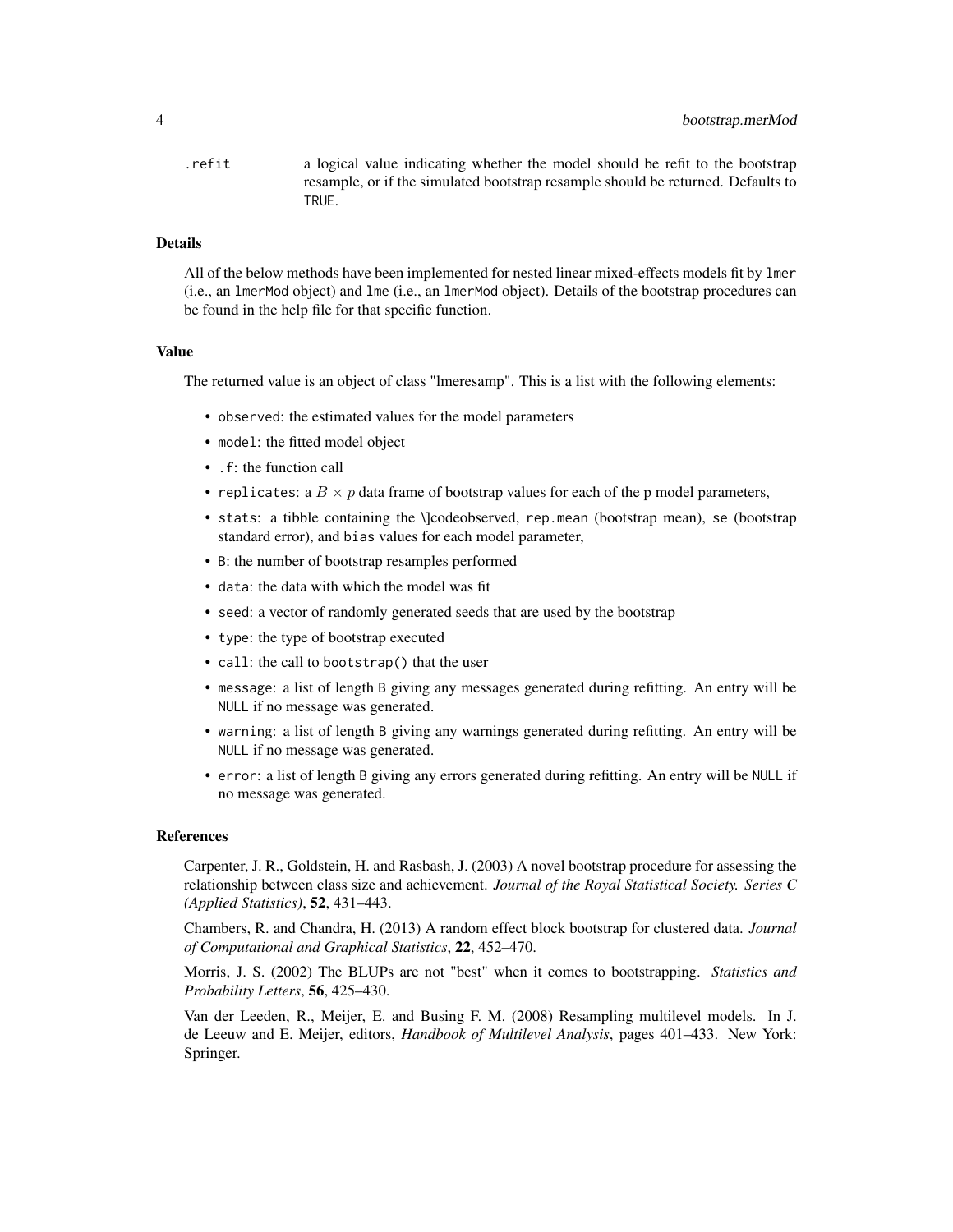<span id="page-4-0"></span>Bates, D., Maechler, M., Bolker, W., Walker, S. (2015). Fitting Linear Mixed-Effects Models Using lme4. *Journal of Statistical Software*, 67, 1–48. doi:10.18637/jss.v067.i01.

Modugno, L., & Giannerini, S. (2015). The Wild Bootstrap for Multilevel Models. *Communications in Statistics – Theory and Methods*, 44(22), 4812–4825.

#### See Also

- [parametric\\_bootstrap](#page-12-1), [resid\\_bootstrap](#page-16-1), [case\\_bootstrap](#page-7-1), [reb\\_bootstrap](#page-15-1), [wild\\_bootstrap](#page-18-1) for more details on a specific bootstrap.
- [bootMer](#page-0-0) in the **lme4** package for an implementation of (semi-)parametric bootstrap for mixed models.

#### Examples

```
library(lme4)
vcmodA <- lmer(mathAge11 ~ mathAge8 + gender + class + (1 | school), data = jsp728)
## you can write your own function to return stats, or use something like 'fixef'
mySumm \leq function(.) {
  s <- getME(., "sigma")
   c(beta = getME(., "beta"), sigma = s, sig01 = unname(s * getME(., "theta")))}
## running a parametric bootstrap
set.seed(1234)
boo1 \leq bootstrap(model = vcmodA, .f = mySumm, type = "parametric", B = 20)## to print results in a formatted way
print(boo1)
## Not run:
## running a cases bootstrap - only resampling the schools
boo2 <- bootstrap(model = vcmodA, .f = mySumm, type = "case", B = 100, resample = c(TRUE, FALSE))
## running a cases bootstrap - resampling the schools and students within the school
boo3 <- bootstrap(model = vcmodA, .f = mySumm, type = "case", B = 100, resample = c(TRUE, TRUE))
## running a residual bootstrap
boo4 \leq bootstrap(model = vcmodA, \cdot f = mySumm, type = "residual", B = 100)
## running an REB0 bootstrap
boo5 \le bootstrap(model = vcmodA, .f = mySumm, type = "reb", B = 100, reb_typ = 0)
## Running the Wild bootstrap
boo6 <- bootstrap(model = vcmodA, .f = mySumm, type = "wild", B= 100,
                  hccme = "hc2", aux.dist = "mammen")
## Running a bootstrap in parallel via foreach
library(foreach)
library(doParallel)
set.seed(1234)
```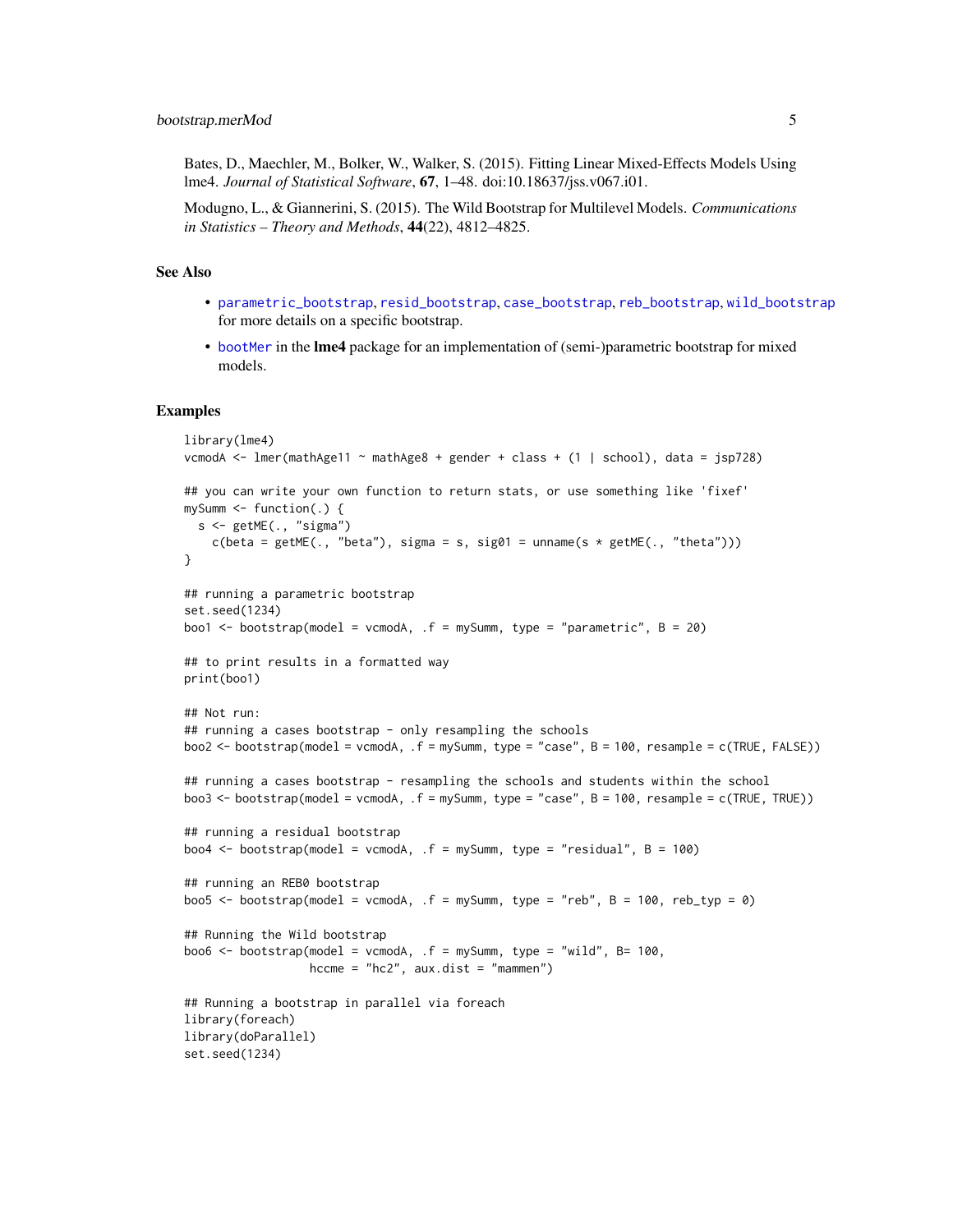```
numCores <- 2
cl <- makeCluster(numCores, type = "PSOCK") # make a socket cluster
doParallel::registerDoParallel(cl) # how the CPU knows to run in parallel
b_parallel < - foreach(B = rep(250, 2),.combine = combine_lmeresamp,
                      .packages = c("lmeresampler", "lme4")) %dopar% {
                        bootstrap(vcmodA, .f = fixef, type = "parametric", B = B)
                      }
stopCluster(cl)
## Running a bootstrap in parallel via parLapply
cl <- makeCluster(numCores, type = "PSOCK") # make a socket cluster
doParallel::registerDoParallel(cl) # how the CPU knows to run in parallel
boot_mod <- function(...) {
 library(lme4)
 library(lmeresampler)
 vcmodA <- lmer(mathAge11 ~ mathAge8 + gender + class + (1 | school), data = jsp728)
 bootstrap(vcmodA, .f = fixef, type = "parametric", B = 250)
}
result <- parLapply(cl, seq_len(2), boot_mod)
b_parallel2 <- do.call("combine_lmeresamp", result)
stopCluster(cl)
## End(Not run)
```

| bootstrap_pvals | Calculate Bootstrap p-values for fixed effects Perform bootstrap tests           |
|-----------------|----------------------------------------------------------------------------------|
|                 | based on the <i>t</i> -statistic for each fixed effect in order to calculate ap- |
|                 | <i>proximate p-values.</i>                                                       |

#### Description

Calculate Bootstrap p-values for fixed effects

Perform bootstrap tests based on the t-statistic for each fixed effect in order to calculate approximate p-values.

```
bootstrap_pvals(
 model,
```
<span id="page-5-0"></span>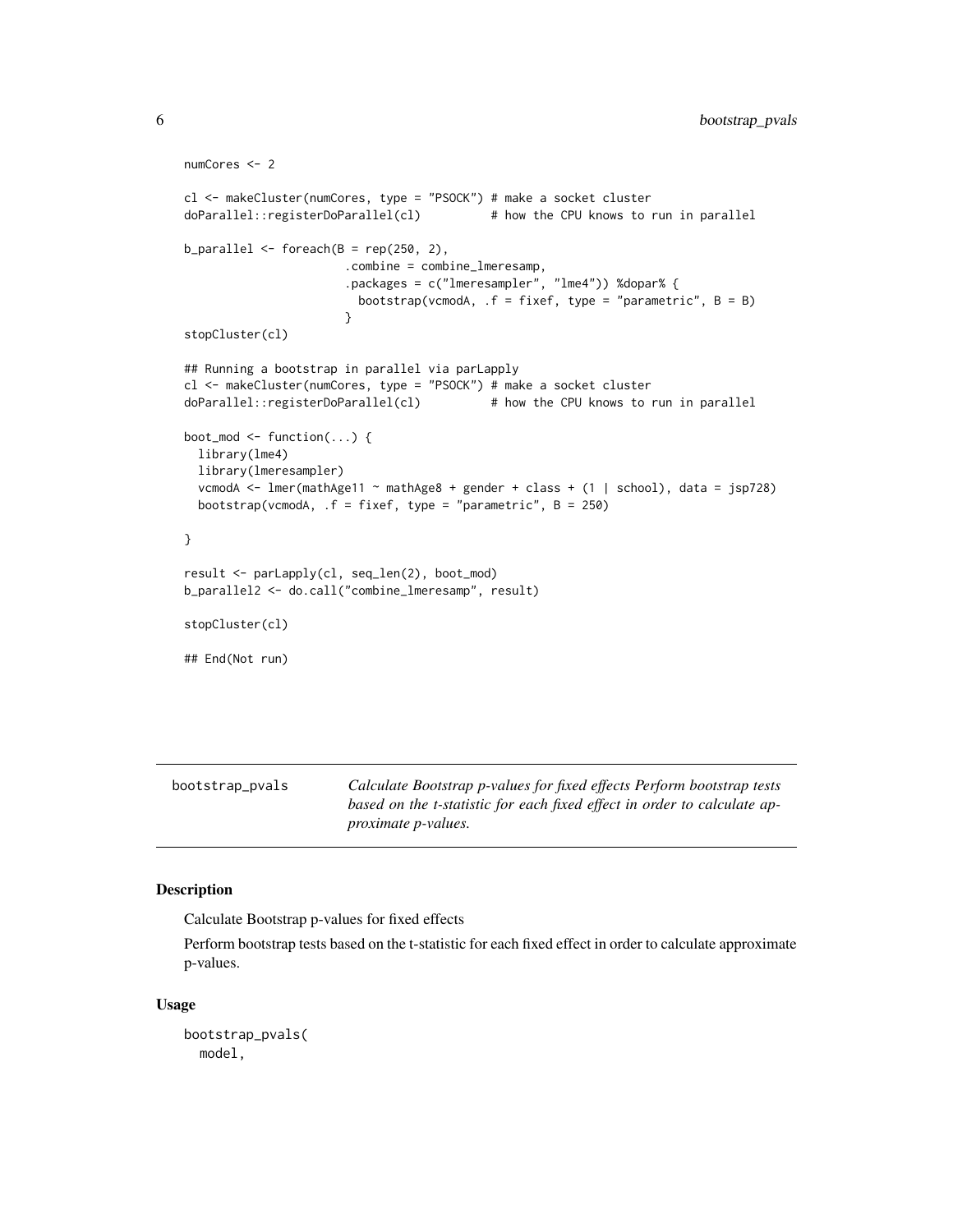```
type,
 B,
 resample = NULL,
 reb_type = NULL,
 hccme = NULL,aux.dist = NULL
\mathcal{L}## S3 method for class 'merMod'
bootstrap_pvals(
 model,
  type,
 B,
 resample = NULL,
 reb_type = NULL,
 hccme = NULL,aux.dist = NULL
\mathcal{L}## S3 method for class 'lme'
bootstrap_pvals(
 model,
 type,
 B,
 resample = NULL,
 reb_type = NULL,
 hccme = NULL,aux.dist = NULL
\mathcal{L}
```
# Arguments

| model    | The model object you wish to bootstrap.                                                                                                                                                                                                                                                                                                        |
|----------|------------------------------------------------------------------------------------------------------------------------------------------------------------------------------------------------------------------------------------------------------------------------------------------------------------------------------------------------|
| type     | A character string indicating the type of bootstrap that is being requested. Possi-<br>ble values are "parametric", "residual", "case", "wild", or "reb" (random<br>effect block bootstrap).                                                                                                                                                   |
| B        | The number of bootstrap resamples.                                                                                                                                                                                                                                                                                                             |
| resample | A logical vector specifying whether each level of the model should be resampled<br>in the cases bootstrap. The levels should be specified from the highest level<br>(largest cluster) of the hierarchy to the lowest (observation-level); for example<br>for students within a school, specify the school level first, then the student level. |
| reb_type | Specification of what random effect block bootstrap version to implement. Pos-<br>sible values are $\theta$ , 1 or 2.                                                                                                                                                                                                                          |
| hccme    | either "hc2" or "hc3", indicating which heteroscedasticity consistent covariance<br>matrix estimator to use.                                                                                                                                                                                                                                   |
| aux.dist | one of "mammen", "rademacher", "norm", "webb", or "gamma" indicating which<br>auxiliary distribution to draw the errors from                                                                                                                                                                                                                   |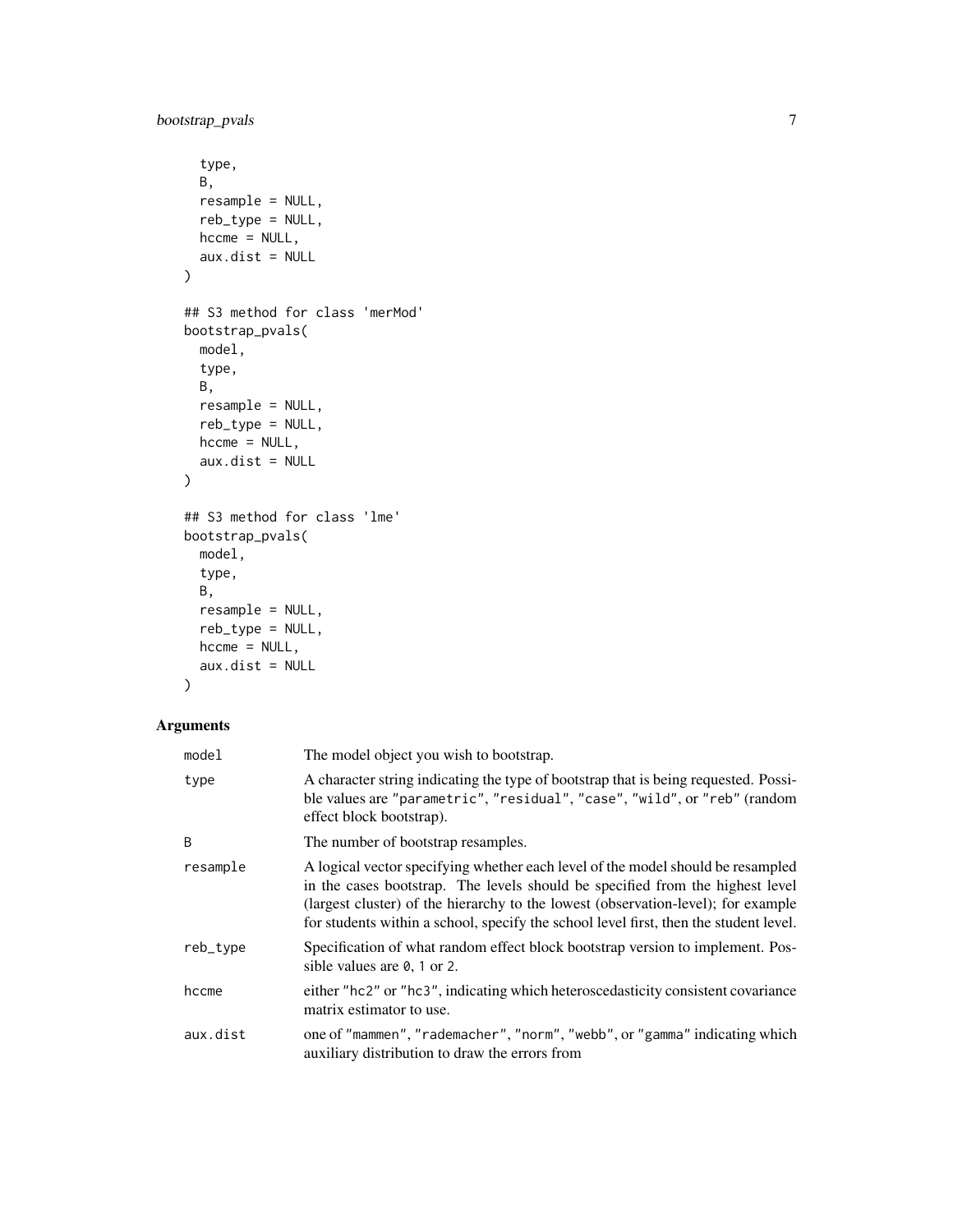#### <span id="page-7-0"></span>Details

The bootstrap test compares the fitted model specified by the user to reduced models that eliminate a single fixed effect, the same comparison summarized by the table of coefficients in the summary. The bootstrap p-value is then calculated as  $\frac{\S(n \text{ extreme } + 1)}{(B + 1)\$ .

#### Value

A tibble giving the table of coefficients from the model summary with a column appended containing bootstrap p-values.

#### References

Davison, A., & Hinkley, D. (1997). Tests. In Bootstrap Methods and their Application (Cambridge Series in Statistical and Probabilistic Mathematics, pp. 136-190). Cambridge: Cambridge University Press. doi:10.1017/CBO9780511802843.005

#### Examples

```
## Not run:
# This takes a while to run
bootstrap_pvals.merMod(jsp_mod, type = "wild", B = 1000, hccme = "hc2", aux.dist = "mammen")
```
## End(Not run)

case\_bootstrap.merMod *Cases Bootstrap for Nested LMEs*

#### <span id="page-7-1"></span>**Description**

Generate cases bootstrap replicates of a statistic for a nested linear mixed-effects model.

#### Usage

```
## S3 method for class 'merMod'
case_bootstrap(model, .f, B, resample, orig_data = NULL, .refit = TRUE)
## S3 method for class 'lme'
case_bootstrap(model, .f, B, resample, orig_data = NULL, .refit = TRUE)
case_bootstrap(model, .f, B, resample, orig_data = NULL, .refit = TRUE)
```
#### Arguments

| model | The model object you wish to bootstrap.            |
|-------|----------------------------------------------------|
| . f   | A function returning the statistic(s) of interest. |
| R     | The number of bootstrap resamples.                 |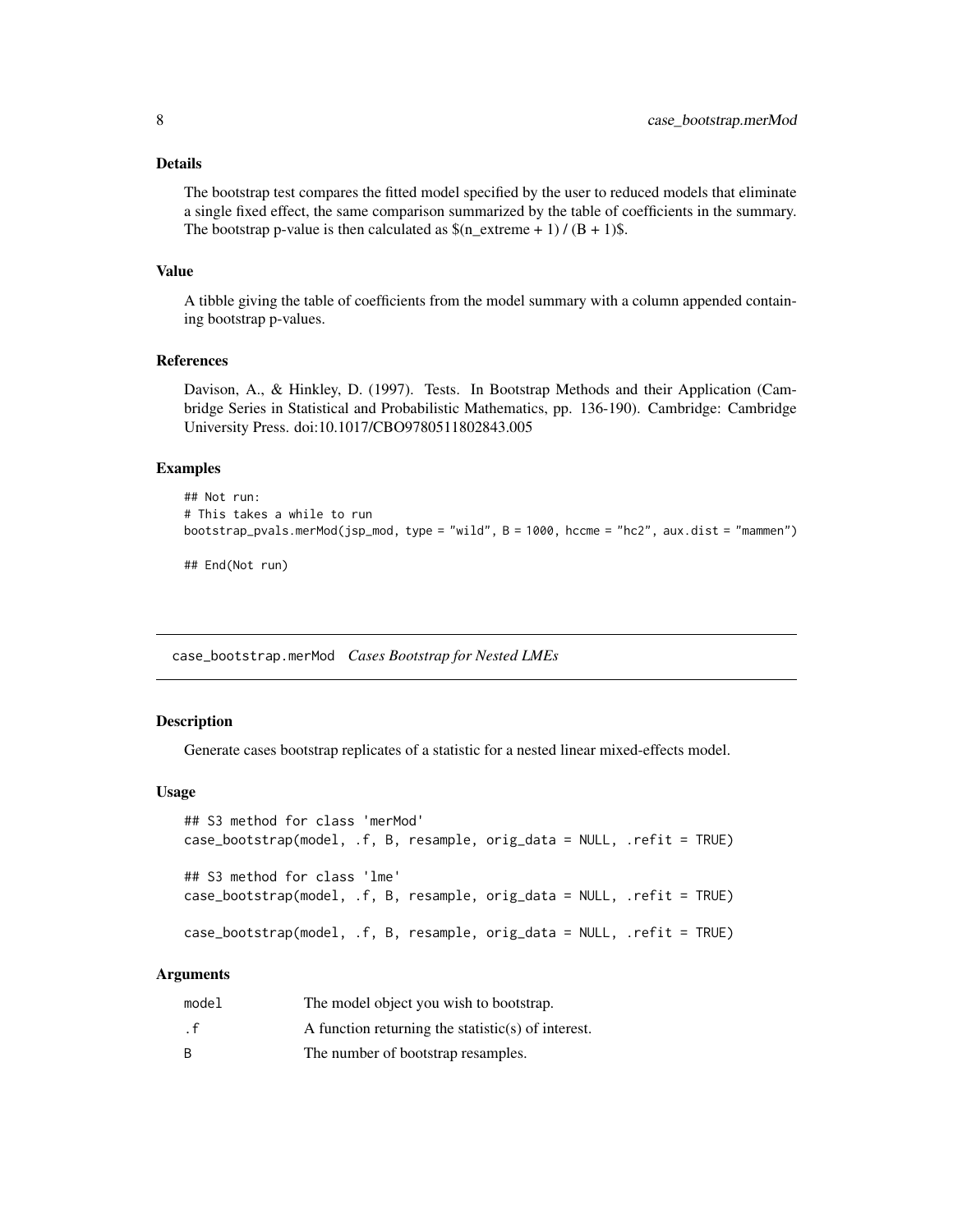<span id="page-8-0"></span>

| resample  | A logical vector specifying whether each level of the model should be resampled<br>in the cases bootstrap. The levels should be specified from the highest level           |
|-----------|----------------------------------------------------------------------------------------------------------------------------------------------------------------------------|
|           | (largest cluster) of the hierarchy to the lowest (observation-level); for example<br>for students within a school, specify the school level first, then the student level. |
| orig_data | the original data frame. This should be specified if variables are transformed<br>within the formula for glmer() or $lmer$ ) and the case bootstrap is used.               |
| .refit    | a logical value indicating whether the model should be refit to the bootstrap<br>resample, or if the simulated bootstrap resample should be returned. Defaults to<br>TRUE. |

#### Details

The cases bootstrap is a fully nonparametric bootstrap that resamples the data with respect to the clusters in order to generate bootstrap samples. Depending on the nature of the data, the resampling can be done only for the higher-level cluster(s), only at the observation-level within a cluster, or at all levels. See Van der Leeden et al. (2008) for a nice discussion of this decision.

To resample a given level of the model, the corresponding entry in the logical vector specified in the resample parameter must be set to true. A few examples are given below in terms of a two-level model where students are clustered within schools:

- To resample only the schools, set resample = c(TRUE, FALSE).
- To resample only the students, set resample = c(FALSE, TRUE).
- To resample both the students and the schools, set resample = c(TRUE, TRUE).

#### Value

The returned value is an object of class "lmeresamp".

#### References

Van der Leeden, R., Meijer, E. and Busing F. M. (2008) Resampling multilevel models. In J. de Leeuw and E. Meijer, editors, *Handbook of Multilevel Analysis*, pages 401–433. New York: Springer.

### See Also

- Examples are given in [bootstrap](#page-1-1)
- [parametric\\_bootstrap](#page-12-1), [resid\\_bootstrap](#page-16-1), [case\\_bootstrap](#page-7-1), [reb\\_bootstrap](#page-15-1), [wild\\_bootstrap](#page-18-1) for more details on a specific bootstrap.
- [bootMer](#page-0-0) in the lme4 package for an implementation of (semi-)parametric bootstrap for mixed models.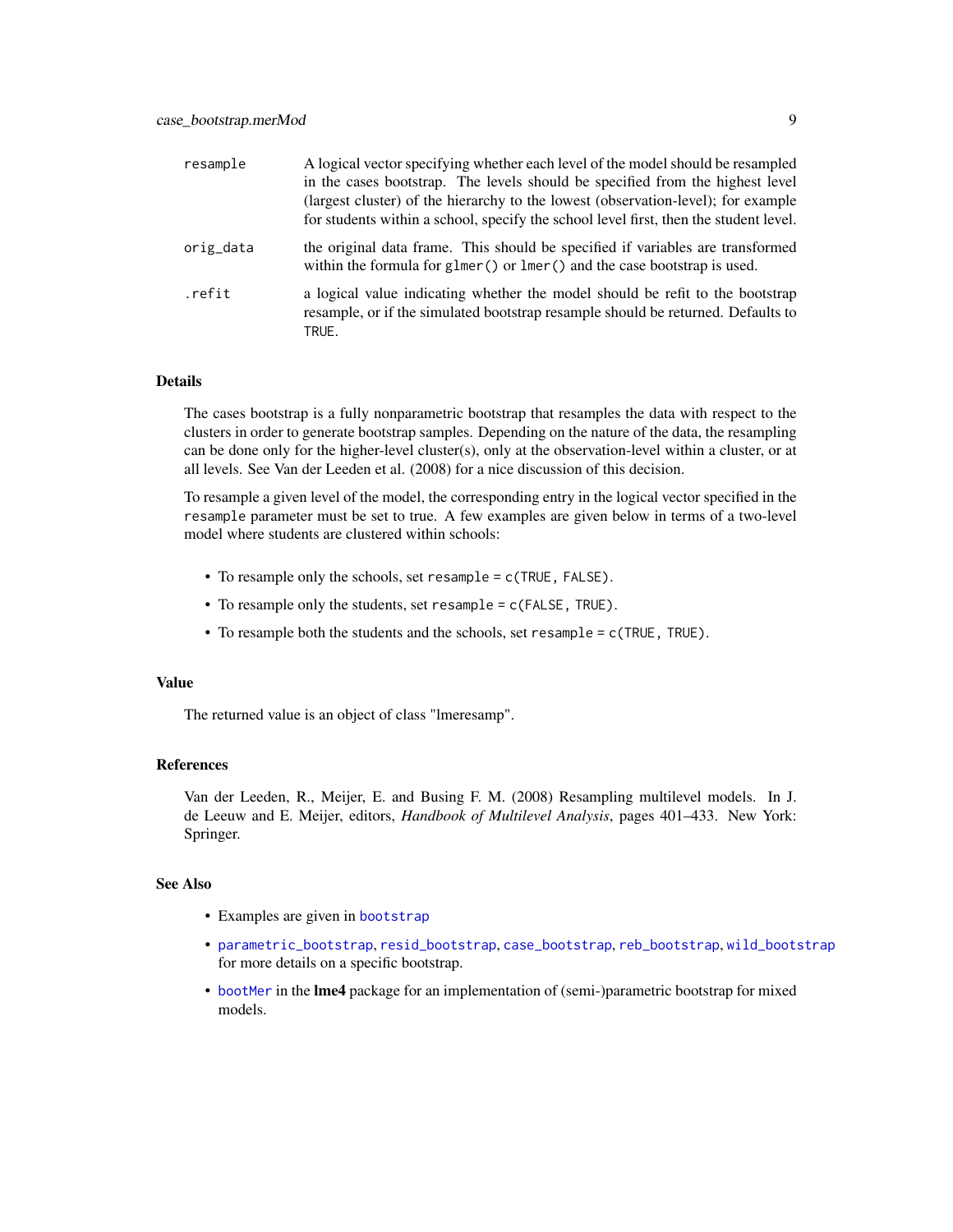<span id="page-9-0"></span>combine\_lmeresamp *Combine bootstrap results*

#### Description

Combines bootstrap results from processes split for parallelization.

# Usage

combine\_lmeresamp(...)

# Arguments

... two or more objects of class lmeresamp, to be combined into one.

#### Details

This helper function combines the different processes split for parallelization to yield unified output and bootstrap statistics.

combine\_pvals *Combine p-values*

# Description

Combines bootstrap p-values from processes split for parallelization.

#### Usage

```
combine_pvals(...)
```
#### Arguments

... two or more summary data frames produced by bootstrap\_pvals.

#### Details

This helper function combines the different summary tables produced by bootstrap\_pvals() when run in parallel to yield unified output and a single summary table.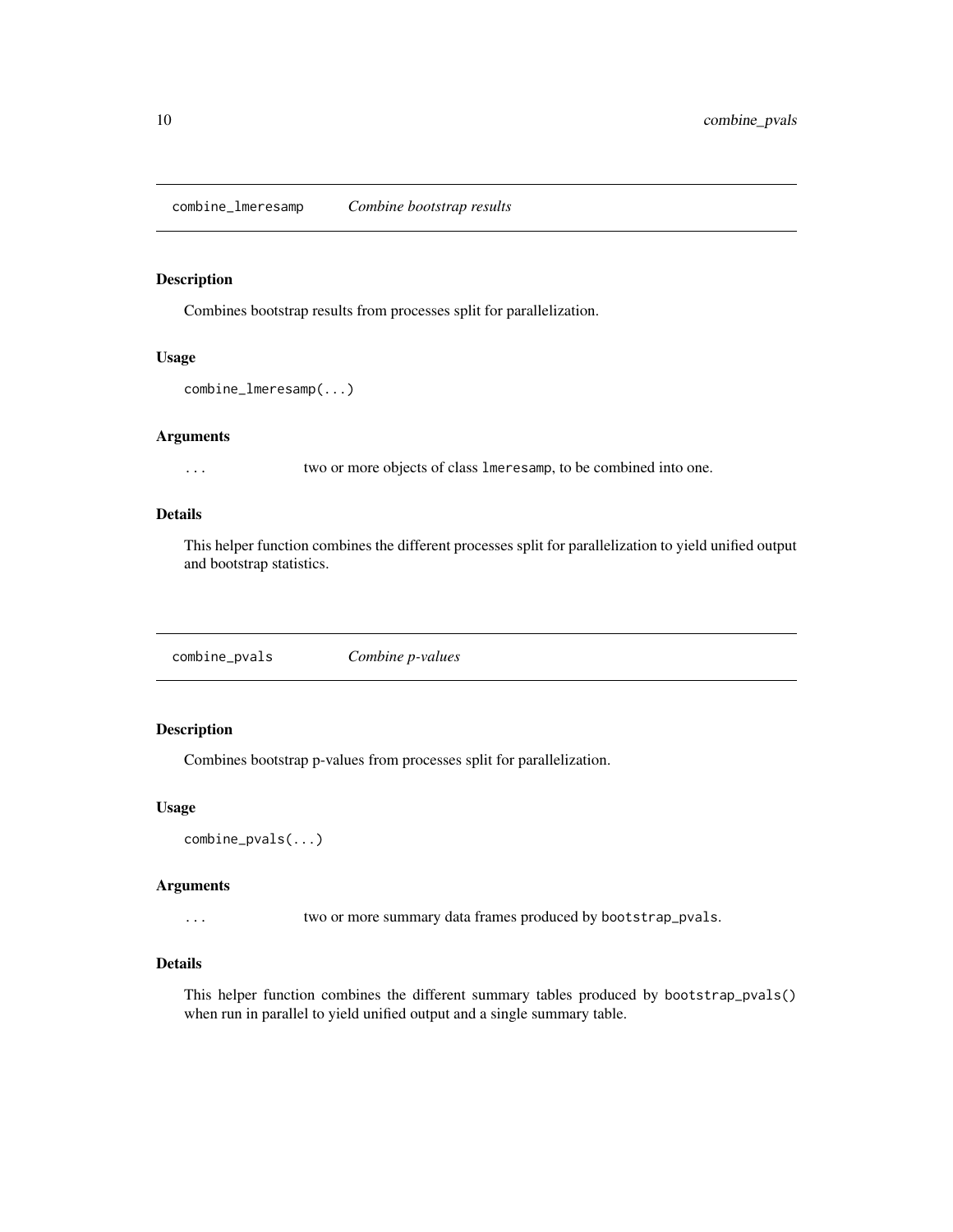<span id="page-10-0"></span>confint.lmeresamp *Calculate confidence intervals for a lmeresamp object*

# Description

Calculates normal, basic, and percentile bootstrap confidence intervals from a lmeresamp object.

# Usage

```
## S3 method for class 'lmeresamp'
confint(
  object,
 parm,
  level = 0.95,type = c("all", "norm", "basic", "perc"),
  ...
)
```
# Arguments

| object   | The Imeresamp object for which confidence intervals should be computed.                                                                                                                                                                         |
|----------|-------------------------------------------------------------------------------------------------------------------------------------------------------------------------------------------------------------------------------------------------|
| parm     | not used                                                                                                                                                                                                                                        |
| level    | The level at which the confidence interval should be calculated.                                                                                                                                                                                |
| type     | A character string giving the type of confidence intervals that should be calcu-<br>lated. This should be a subset of c("norm", "basic", "perc") (for normal,<br>basic, and percentile bootstrap confidence intervals, respectively), or "all". |
| $\cdots$ | not used                                                                                                                                                                                                                                        |

# Value

A tibble with columns term, estimate, lower, upper, type, and level.

extract\_parameters *Extract parameters from LME models*

# Description

A utility function that extracts the fixed effects and variance component estimates from a fitted merMod or lme object.

```
extract_parameters(model)
```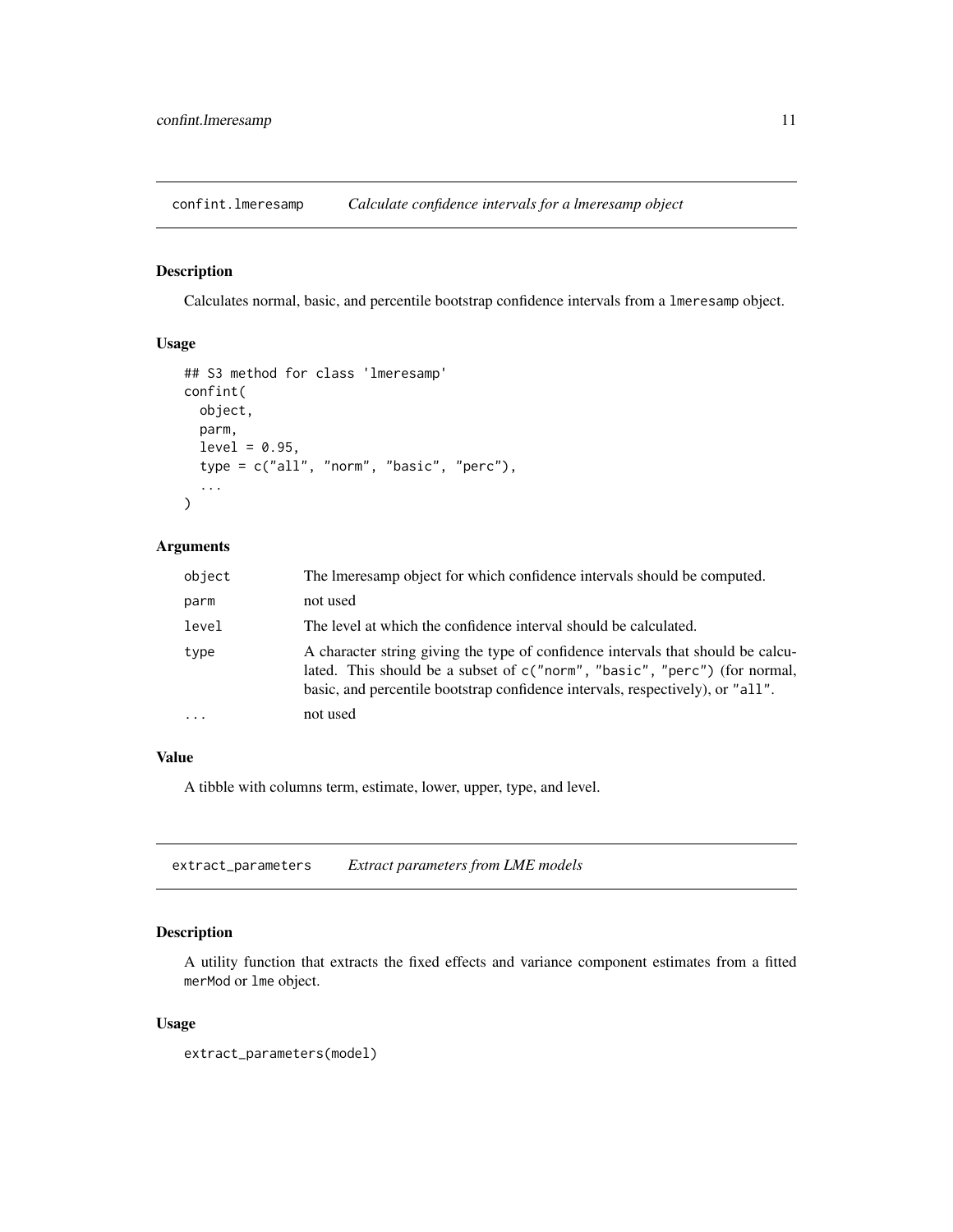### <span id="page-11-0"></span>Arguments

model the fitted model object, either an merMod or lme object.

# Value

A named vector of parameters.

jsp728 *Junior school project math score data.*

# Description

A dataset containing 728 students from 50 primary (elementary) schools in inner London that were part of the Junior School Project (JSP). The variables are as follows:

#### Usage

data(jsp728)

#### Format

A data frame with 728 rows and 8 variables.

mathAge11 score on math at age 11 mathAge8 score on math at age 8 gender gender, a factor with 2 levels (F, M) class father's social class, a factor with 2 levels (manual, nonmanual) school school code  $(1-50)$ normAge11 normalized score on math at age 11 normAge8 normalized score on math at age 8 schoolMathAge8 average school math score mathAge8c centered math score at age 8

#### Source

<http://www.bristol.ac.uk/cmm/team/hg/msm-3rd-ed/datasets.html>

# References

Goldstein, H. (2011). Multilevel Statistical Models (4th ed.). Hoboken: Wiley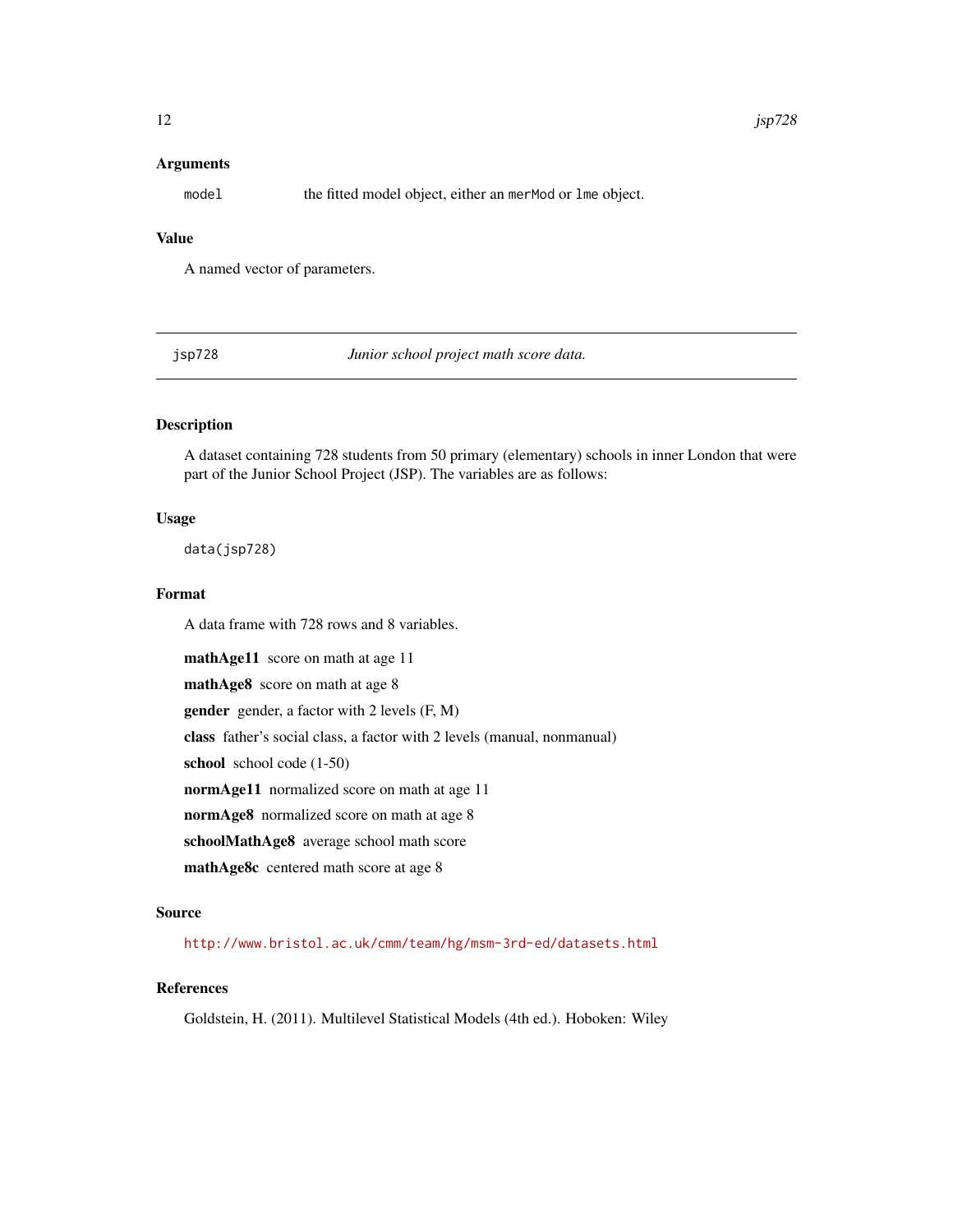<span id="page-12-0"></span>lmeresampler *lmeresampler: A package for bootstrapping nested linear mixedeffects models*

# Description

The **lme4** and **nlme** packages have made fitting nested linear mixed-effects (LME) models quite easy. Using the the functionality of these packages we can easily use maximum likelihood or restricted maximum likelihood to fit a model and conduct inference using our parametric toolkit. In practice, the assumptions of our model are often violated to such a degree that leads to biased estimators and incorrect standard errors. In these situations, resampling methods such as the bootstrap can be used to obtain consistent estimators and standard errors for inference. lmeresampler provides an easy way to bootstrap nested linear-mixed effects models using either fit using either lme4 or nlme.

#### Details

A variety of bootstrap procedures are available:

- the parametric bootstrap: [parametric\\_bootstrap](#page-12-1)
- the residual bootstrap: [resid\\_bootstrap](#page-16-1)
- the cases (i.e. non-parametric) bootstrap: [case\\_bootstrap](#page-7-1)
- the random effects block (REB) bootstrap: [reb\\_bootstrap](#page-15-1)
- the Wild bootstrap: [wild\\_bootstrap](#page-18-1)

In addition to the individual bootstrap functions, lmeresampler provides a unified interface to bootstrapping LME models in its bootstrap function.

parametric\_bootstrap.merMod

*Parametric Bootstrap for Nested LMEs*

#### <span id="page-12-1"></span>**Description**

Generate parametric bootstrap replicates of a statistic for a nested linear mixed-effects model.

```
## S3 method for class 'merMod'
parametric_bootstrap(model, .f, B, .refit = TRUE)
## S3 method for class 'lme'
parametric_bootstrap(model, .f, B, .refit = TRUE)
parametric_bootstrap(model, .f, B, .refit = TRUE)
```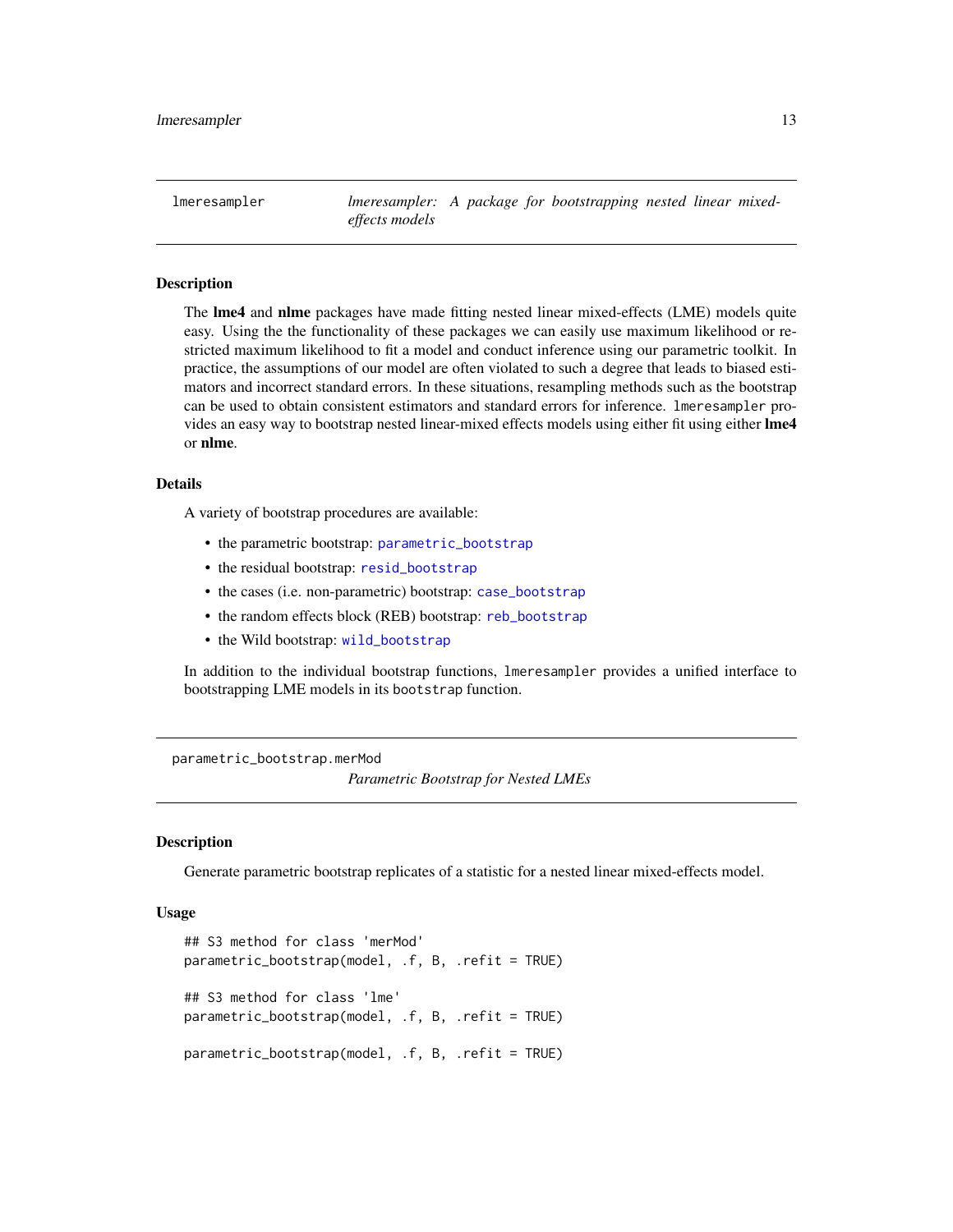#### <span id="page-13-0"></span>Arguments

| model  | The model object you wish to bootstrap.                                                                                                                                    |
|--------|----------------------------------------------------------------------------------------------------------------------------------------------------------------------------|
| . f    | A function returning the statistic(s) of interest.                                                                                                                         |
| B.     | The number of bootstrap resamples.                                                                                                                                         |
| .refit | a logical value indicating whether the model should be refit to the bootstrap<br>resample, or if the simulated bootstrap resample should be returned. Defaults to<br>TRUE. |

# Details

The parametric bootstrap simulates bootstrap samples from the estimated distribution functions. That is, error terms and random effects are simulated from their estimated normal distributions and are combined into bootstrap samples via the fitted model equation.

#### Value

The returned value is an object of class "lmeresamp".

#### References

Chambers, R. and Chandra, H. (2013) A random effect block bootstrap for clustered data. *Journal of Computational and Graphical Statistics*, 22, 452–470.

Van der Leeden, R., Meijer, E. and Busing F. M. (2008) Resampling multilevel models. In J. de Leeuw and E. Meijer, editors, *Handbook of Multilevel Analysis*, pages 401–433. New York: Springer.

# See Also

- Examples are given in [bootstrap](#page-1-1)
- [parametric\\_bootstrap](#page-12-1), [resid\\_bootstrap](#page-16-1), [case\\_bootstrap](#page-7-1), [reb\\_bootstrap](#page-15-1), [wild\\_bootstrap](#page-18-1) for more details on a specific bootstrap.
- [bootMer](#page-0-0) in the lme4 package for an implementation of (semi-)parametric bootstrap for mixed models.

plot.lmeresamp *Plot bootstrap results*

# Description

Generate a density plot with a half-eye plot representing the 68 percentile intervals from an lmeresamp object.

```
## S3 method for class 'lmeresamp'
plot(x, var, ...)
```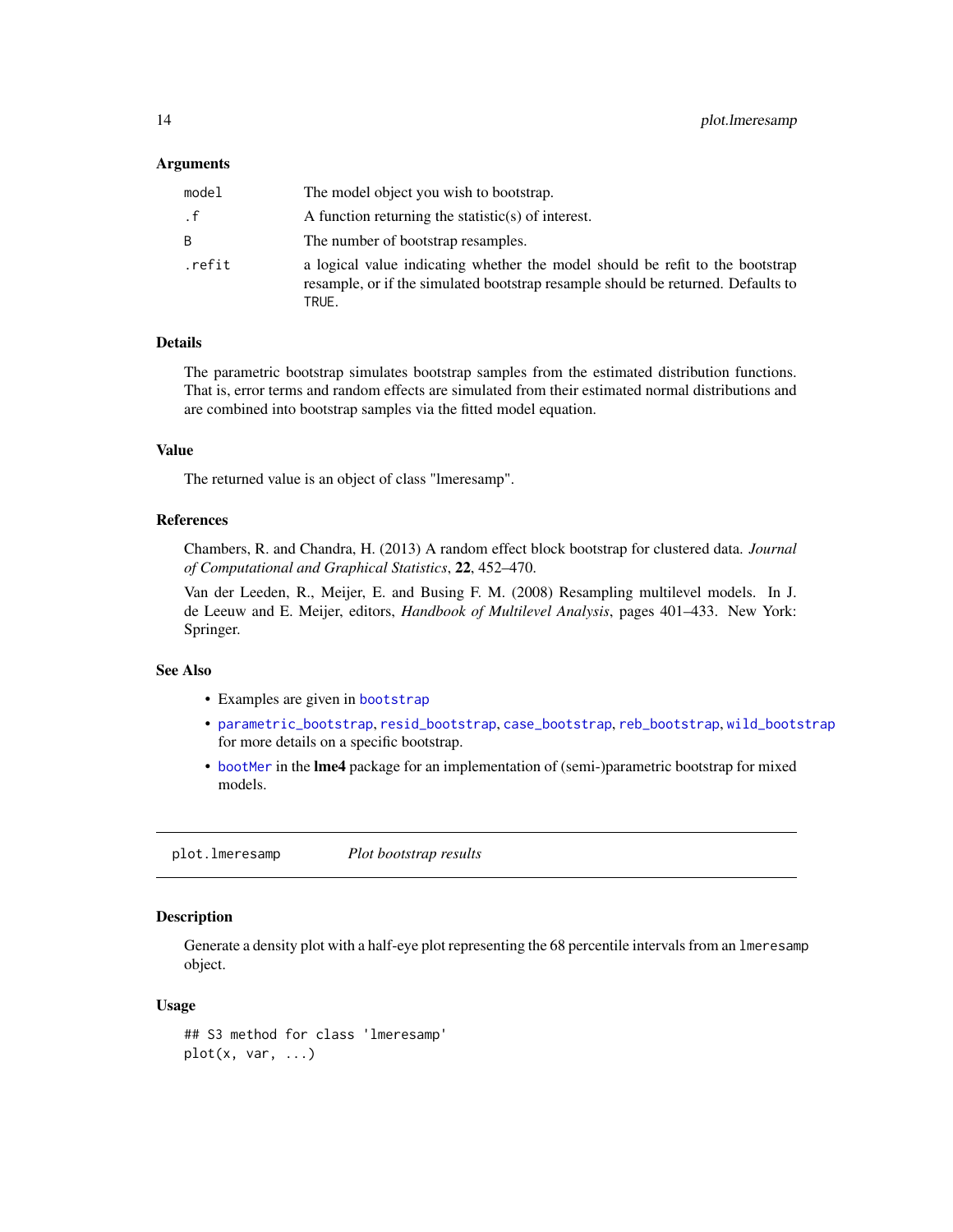# <span id="page-14-0"></span>print.coef\_tbl 15

#### **Arguments**

|          | The Imeresamp object to plot.                                  |
|----------|----------------------------------------------------------------|
| var      | The estimated parameter to plot, as a string or column number. |
| $\cdots$ | not used                                                       |
|          |                                                                |

| print.coef_tbl | Print coefficients from a coef_tbl object |  |
|----------------|-------------------------------------------|--|
|----------------|-------------------------------------------|--|

# Description

Print table of coefficients produced by bootstrap\_pvals.

#### Usage

print.coef\_tbl(x)

# Arguments

|                 | the coef_tbl object to print           |
|-----------------|----------------------------------------|
|                 |                                        |
| print.lmeresamp | Print a summary of an Imeresamp object |

#### Description

Print summary statistics and confidence intervals, if desired, for an lmeresamp object.

#### Usage

```
## S3 method for class 'lmeresamp'
print(x, ci = FALSE, ...)
```
#### Arguments

|          | The Imeresamp object to print.                                             |
|----------|----------------------------------------------------------------------------|
| ci       | A logical value specifying whether confidence intervals should be printed. |
| $\cdots$ | not used                                                                   |

#### Details

If the bootstrap statistics are stored in a vector (as opposed to a data frame or tibble), then summary statistics will be calculated and printed. The printed data frame will include the name of the term (if applicable), the observed value (observed), the mean of the bootstrap replicated (rep.mean), the standard error (se), and the bootstrap bias estimate (bias). In addition, the number of resamples will be printed. If any messages, warnings, or errors were generated during the bootstrap procedure, they will be summarized below, and you should check the message, warning, and error elements of the lmeresamp object to investigate further.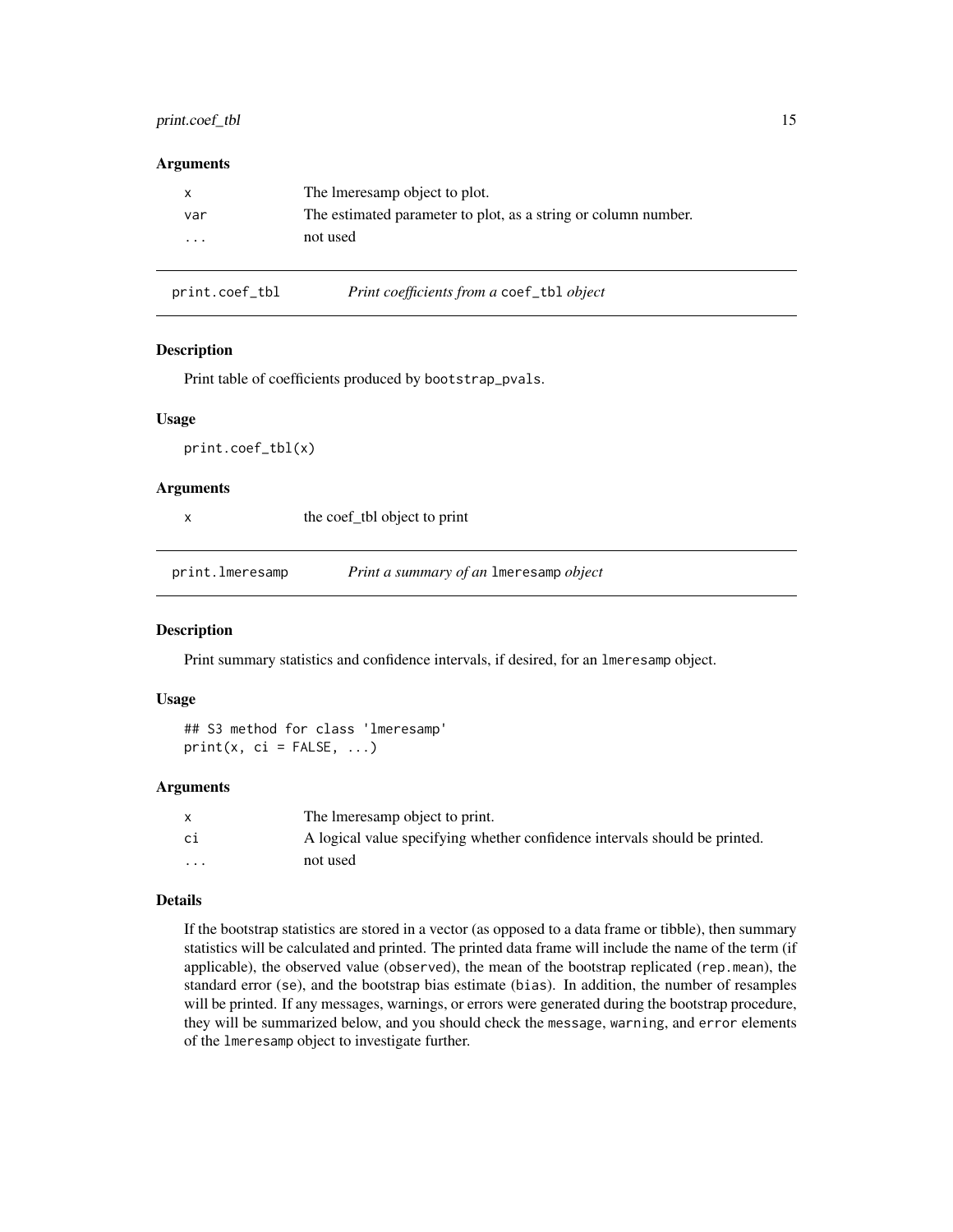<span id="page-15-0"></span>reb\_bootstrap.lmerMod *REB Bootstrap for Two-Level Nested LMEs*

#### <span id="page-15-1"></span>Description

Generate random effect block (REB) bootstrap replicates of a statistic for a two-level nested linear mixed-effects model.

#### Usage

```
## S3 method for class 'lmerMod'
reb_bootstrap(model, .f, B, reb_type, .refit = TRUE)
## S3 method for class 'lme'
reb_bootstrap(model, .f, B, reb_type, .refit = TRUE)
reb_bootstrap(model, .f, B, reb_type, .refit = TRUE)
```
#### Arguments

| model    | The model object you wish to bootstrap.                                                                                                                                    |
|----------|----------------------------------------------------------------------------------------------------------------------------------------------------------------------------|
| . f      | A function returning the statistic(s) of interest.                                                                                                                         |
| B        | The number of bootstrap resamples.                                                                                                                                         |
| reb_type | Specification of what random effect block bootstrap version to implement. Pos-<br>sible values are $\theta$ , 1 or 2.                                                      |
| .refit   | a logical value indicating whether the model should be refit to the bootstrap<br>resample, or if the simulated bootstrap resample should be returned. Defaults to<br>TRUE. |

# Details

The random effects block (REB) bootstrap was outlined by Chambers and Chandra (2013) and has been developed for two-level nested linear mixed-effects (LME) models. Consider a two-level LME of the form

 $y = X\beta + Zb + \epsilon$ 

The REB bootstrap algorithm (type  $= 0$ ) is as follows:

- 1. Calculate the nonparametric residual quantities for the fitted model
	- marginal residuals  $r = y X\beta$
	- predicted random effects  $\tilde{b} = (Z'Z)^{-1}Z'r$
	- error terms  $\tilde{e} = r Z\tilde{b}$
- 2. Take a simple random sample, with replacement, of the predicted random effects,  $\ddot{b}$ .
- 3. Draw a simple random sample, with replacement, of the group (cluster) IDs. For each sampled cluster, draw a random sample, with replacement, of size  $n_i$  from that cluster's vector of error terms,  $\tilde{e}$ .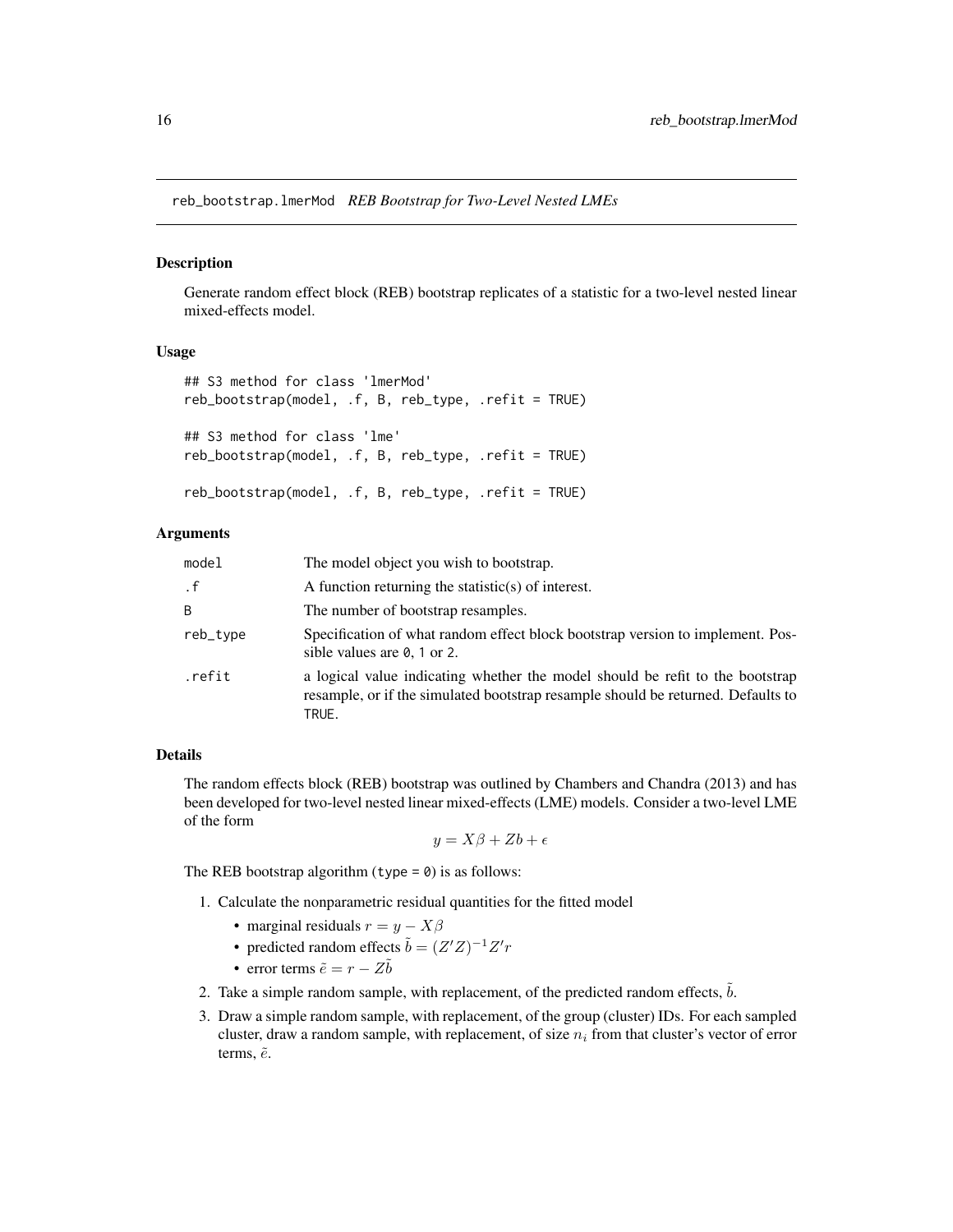- <span id="page-16-0"></span>4. Generate bootstrap samples via the fitted model equation  $y = X\hat{\beta} + Z\tilde{b} + \tilde{e}$
- 5. Refit the model and extract the statistic(s) of interest.
- 6. Repeat steps 2-5 B times.

Variation 1 (type = 1): The first variation of the REB bootstrap zero centers and rescales the residual quantities prior to resampling.

Variation 2 (type  $= 2$ ): The second variation of the REB bootstrap scales the estimates and centers the bootstrap distributions (i.e., adjusts for bias) after REB bootstrapping.

#### Value

The returned value is an object of class "lmeresamp".

#### References

Chambers, R. and Chandra, H. (2013) A random effect block bootstrap for clustered data. *Journal of Computational and Graphical Statistics*, 22, 452–470.

#### See Also

- Examples are given in [bootstrap](#page-1-1)
- [parametric\\_bootstrap](#page-12-1), [resid\\_bootstrap](#page-16-1), [case\\_bootstrap](#page-7-1), [reb\\_bootstrap](#page-15-1), [wild\\_bootstrap](#page-18-1) for more details on a specific bootstrap.
- [bootMer](#page-0-0) in the lme4 package for an implementation of (semi-)parametric bootstrap for mixed models.

resid\_bootstrap.merMod

*Residual Bootstrap for Nested LMEs*

#### <span id="page-16-1"></span>**Description**

Generate semi-parametric residual bootstrap replicates of a statistic for a nested linear mixed-effects model.

```
## S3 method for class 'merMod'
resid_bootstrap(model, .f, B, .refit = TRUE)
## S3 method for class 'lme'
resid_bootstrap(model, .f, B, .refit = TRUE)
resid_bootstrap(model, .f, B, .refit = TRUE)
```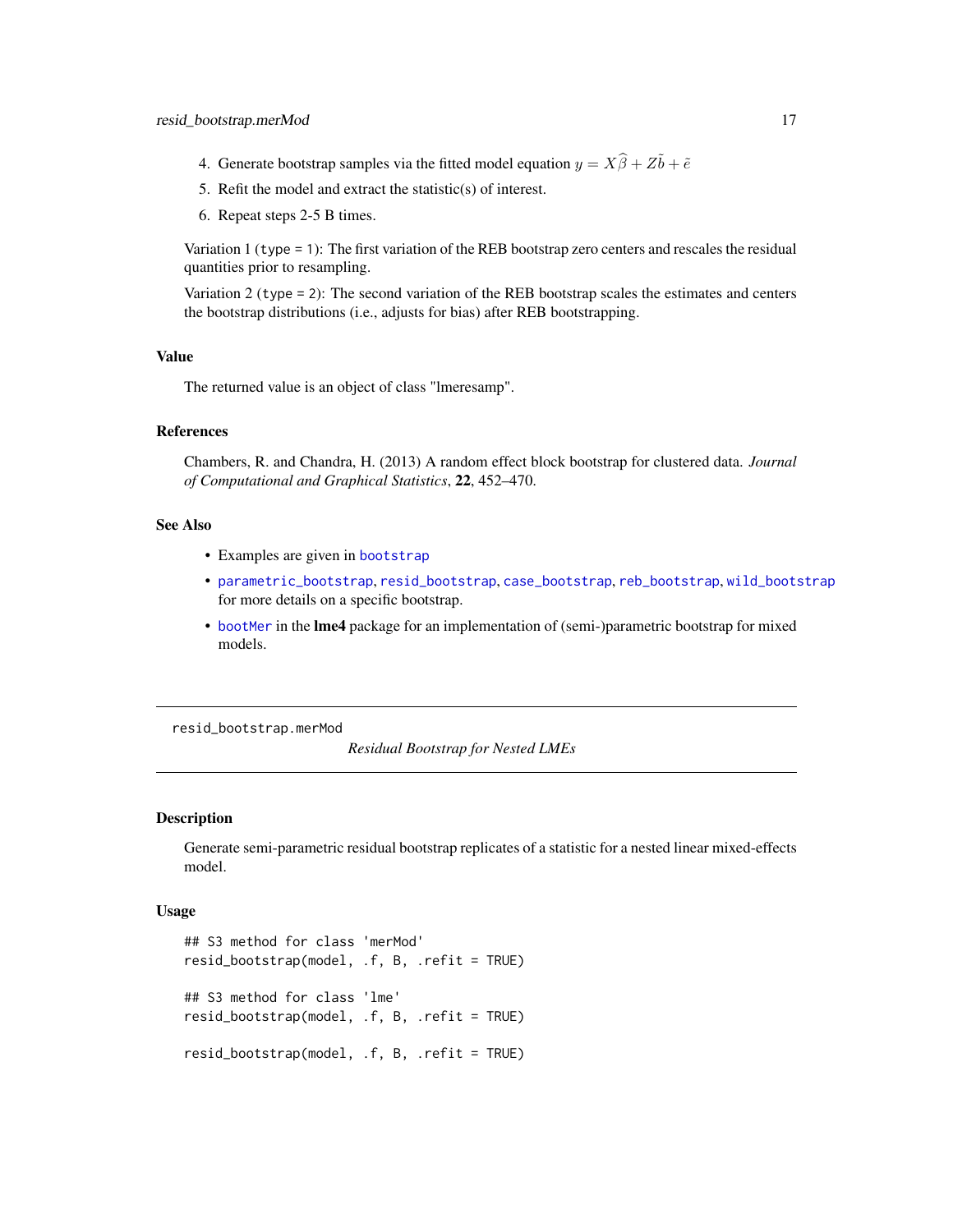#### <span id="page-17-0"></span>Arguments

| model  | The model object you wish to bootstrap.                                                                                                                                    |
|--------|----------------------------------------------------------------------------------------------------------------------------------------------------------------------------|
| . f    | A function returning the statistic(s) of interest.                                                                                                                         |
| B.     | The number of bootstrap resamples.                                                                                                                                         |
| .refit | a logical value indicating whether the model should be refit to the bootstrap<br>resample, or if the simulated bootstrap resample should be returned. Defaults to<br>TRUE. |

# Details

The semi-parametric bootstrap algorithm implemented was outlined by Carpenter, Goldstein and Rasbash (2003), and is referred to as the CGR bootstrap by some. The algorithm is outlined below:

- 1. Obtain the parameter estimates from the fitted model and calculate the estimated error terms and EBLUPs.
- 2. Center and rescale the error terms and EBLUPs so that the empirical variance of these quantities is equal to estimated variance components from the model.
- 3. Sample independently with replacement from the rescaled estimated error terms and rescaled EBLUPs.
- 4. Obtain bootstrap samples by combining the samples via the fitted model equation.
- 5. Refit the model and extract the statistic(s) of interest.
- 6. Repeat steps 3-5 B times.

# Value

The returned value is an object of class "lmeresamp".

#### References

Carpenter, J. R., Goldstein, H. and Rasbash, J. (2003) A novel bootstrap procedure for assessing the relationship between class size and achievement. *Journal of the Royal Statistical Society. Series C (Applied Statistics)*, 52, 431–443.

# See Also

- Examples are given in [bootstrap](#page-1-1)
- [parametric\\_bootstrap](#page-12-1), [resid\\_bootstrap](#page-16-1), [case\\_bootstrap](#page-7-1), [reb\\_bootstrap](#page-15-1), [wild\\_bootstrap](#page-18-1) for more details on a specific bootstrap.
- [bootMer](#page-0-0) in the lme4 package for an implementation of (semi-)parametric bootstrap for mixed models.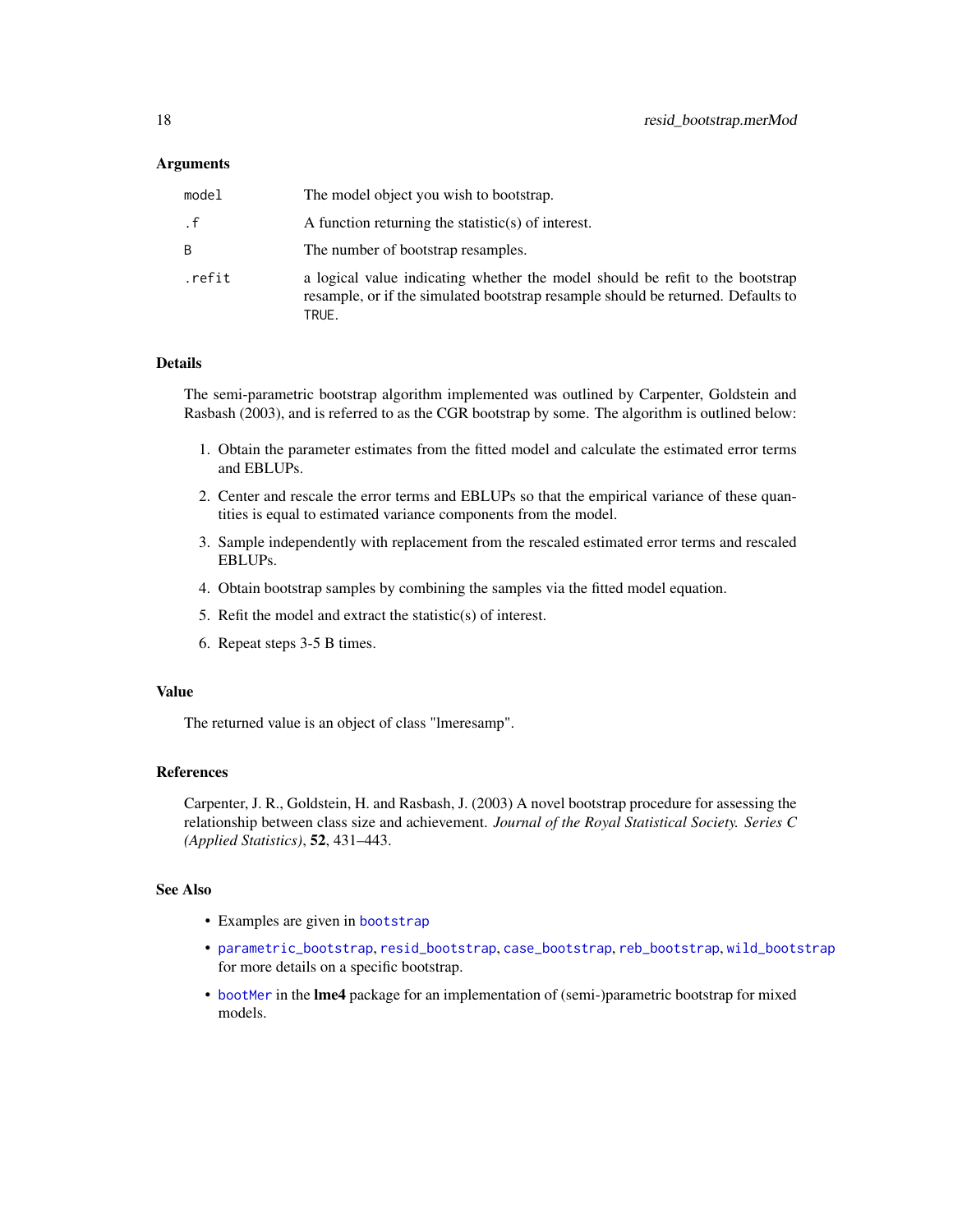<span id="page-18-0"></span>summary.lmeresamp *Calculate summary statistics for* lmeresamp *objects*

#### Description

Calculate basic summary statistics such as the mean, standard error, and bias of the bootstrap replicates.

# Usage

```
## S3 method for class 'lmeresamp'
summary(object, ...)
```
#### Arguments

| object   | The Imeresamp object to be summarized. |
|----------|----------------------------------------|
| $\cdots$ | not used                               |

#### Details

If the bootstrap statistics are stored in a vector (as opposed to a data frame or tibble), then summary statistics will be calculated. The printed data frame will include the name of the term (if applicable), the observed value (observed), the mean of the bootstrap replicated (rep.mean), the standard error (se), and the bootstrap bias estimate (bias). In addition, the number of resamples will be printed. If any messages, warnings, or errors were generated during the bootstrap procedure, they will be summarized below, and you should check the message, warning, and error elements of the lmeresamp object to investigate further.

wild\_bootstrap.lmerMod

*Wild Bootstrap for LME models*

#### <span id="page-18-1"></span>Description

Generate wild bootstrap replicates of a statistic for a linear mixed-effects model.

```
## S3 method for class 'lmerMod'
wild_bootstrap(
 model,
  .f,
 B,
  hccme = c("hc2", "hc3"),aux.dist = c("mammen", "rademacher", "norm", "webb", "gamma"),
```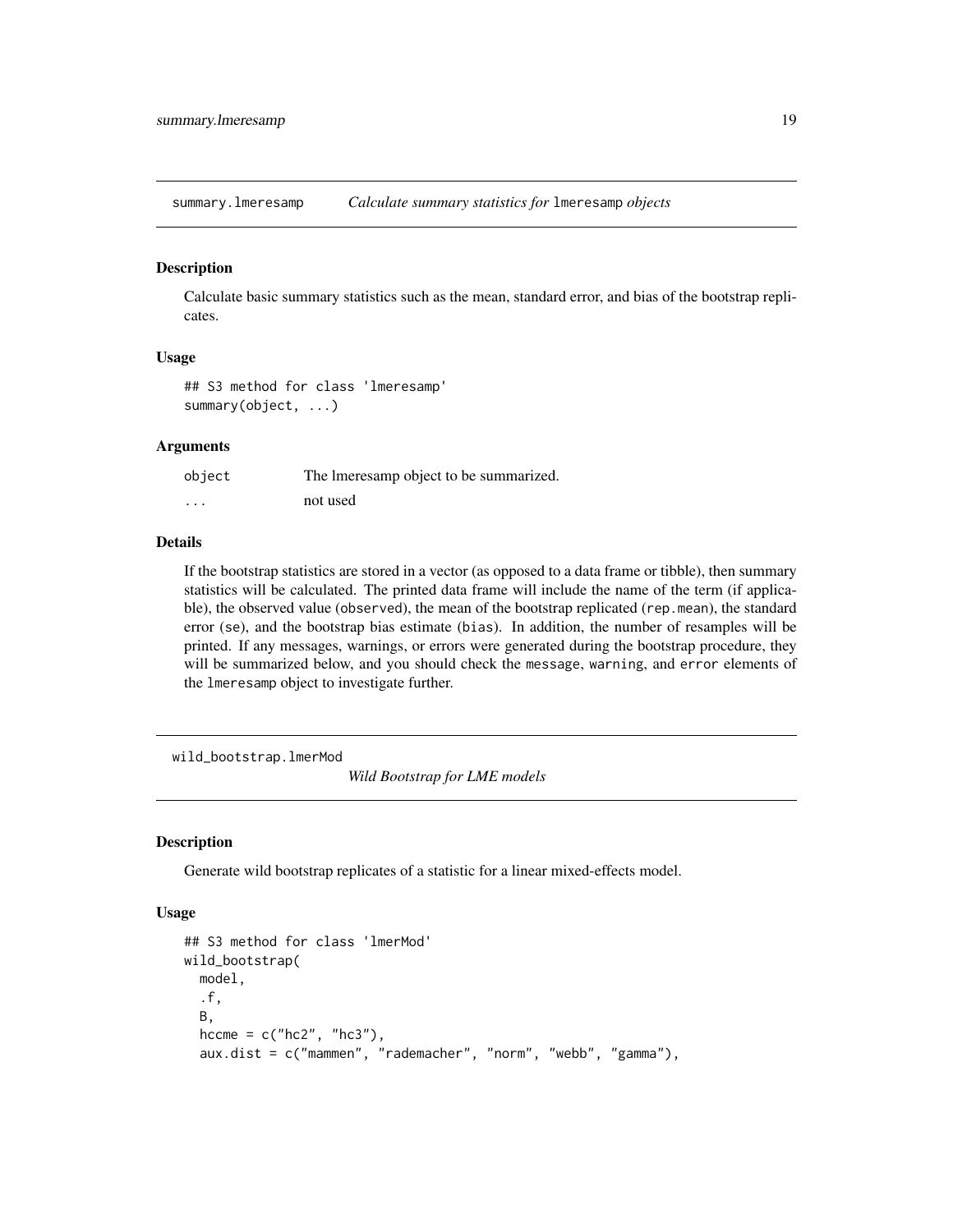```
.refit = TRUE
\lambda## S3 method for class 'lme'
wild_bootstrap(
  model,
  .f,
  B,
  hccme = c("hc2", "hc3"),aux.dist = c("mammen", "rademacher", "norm", "webb", "gamma"),
  .refit = TRUE
\mathcal{E}
```
wild\_bootstrap(model, .f, B, hccme, aux.dist, .refit = TRUE)

# Arguments

| model     | The model object you wish to bootstrap.                                                                                                                                    |
|-----------|----------------------------------------------------------------------------------------------------------------------------------------------------------------------------|
| $\cdot$ f | A function returning the statistic(s) of interest.                                                                                                                         |
| B         | The number of bootstrap resamples.                                                                                                                                         |
| hccme     | either "hc2" or "hc3", indicating which heteroscedasticity consistent covariance<br>matrix estimator to use.                                                               |
| aux.dist  | one of "mammen", "rademacher", "norm", "webb", or "gamma" indicating which<br>auxiliary distribution to draw the errors from                                               |
| .refit    | a logical value indicating whether the model should be refit to the bootstrap<br>resample, or if the simulated bootstrap resample should be returned. Defaults to<br>TRUE. |

# Details

The wild bootstrap algorithm for LMEs implemented here was outlined by Modugno & Giannerini (2015). The algorithm is outlined below:

- 1. Draw a random sample equal to the number of groups (clusters) from an auxillary distribution with mean zero and unit variance. Denote these as  $w_1, \ldots, w_g$ .
- 2. Calculate the selected heteroscedasticity consistent matrix estimator for the marginal residuals,  $\tilde{v}_i$
- 3. Generate bootstrap responses using the fitted equation:  $y_i^* = X_i \beta + \tilde{v}_i w_j$
- 4. Refit the model and extract the statistic(s) of interest.
- 5. Repeat steps 2-4 B times.

#### Value

The returned value is an object of class "lmeresamp".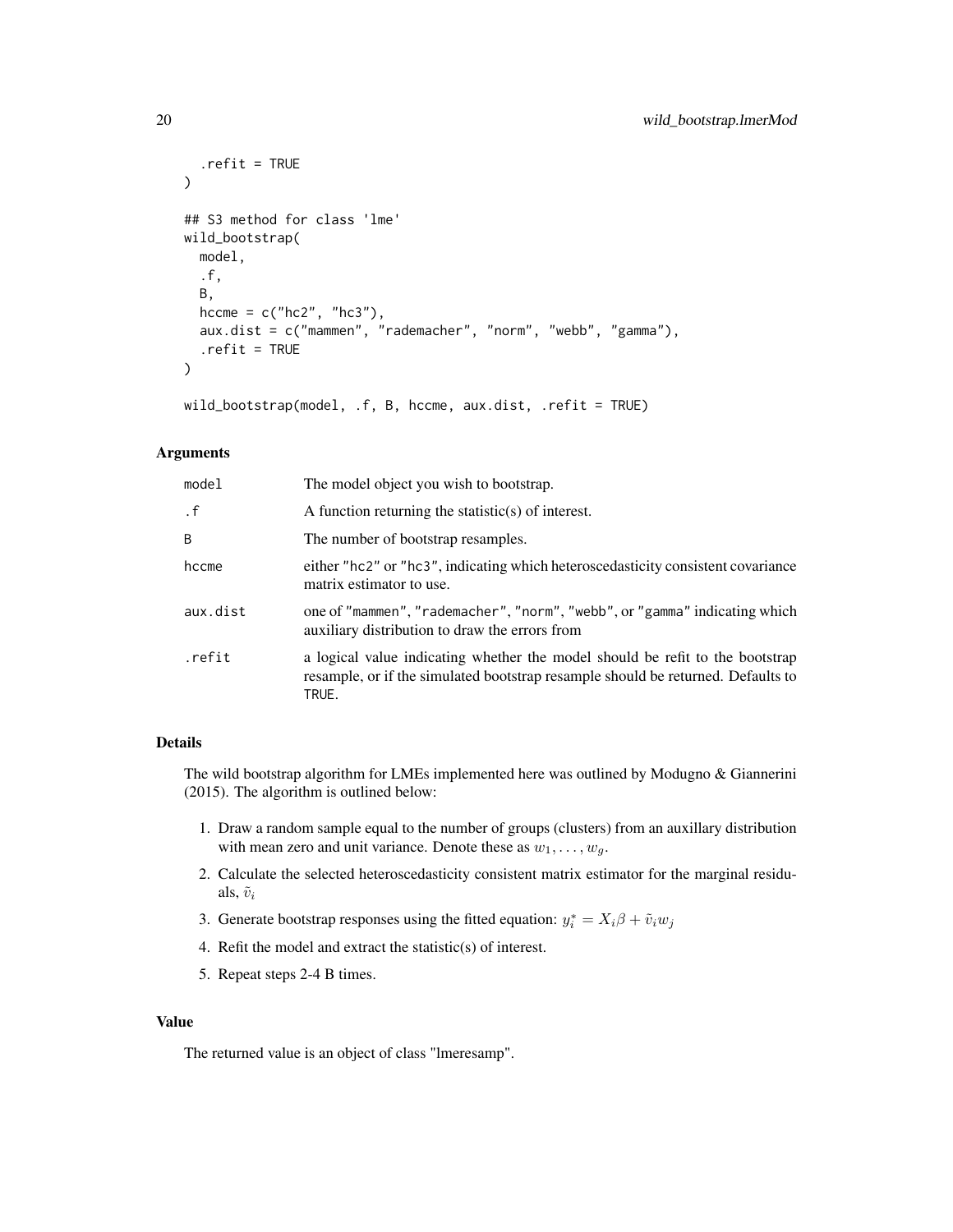# <span id="page-20-0"></span>References

Modugno, L., & Giannerini, S. (2015). The Wild Bootstrap for Multilevel Models. *Communications in Statistics – Theory and Methods*, 44(22), 4812–4825.

# See Also

- Examples are given in [bootstrap](#page-1-1)
- [parametric\\_bootstrap](#page-12-1), [resid\\_bootstrap](#page-16-1), [case\\_bootstrap](#page-7-1), [reb\\_bootstrap](#page-15-1), [wild\\_bootstrap](#page-18-1) for more details on a specific bootstrap.
- [bootMer](#page-0-0) in the lme4 package for an implementation of (semi-)parametric bootstrap for mixed models.